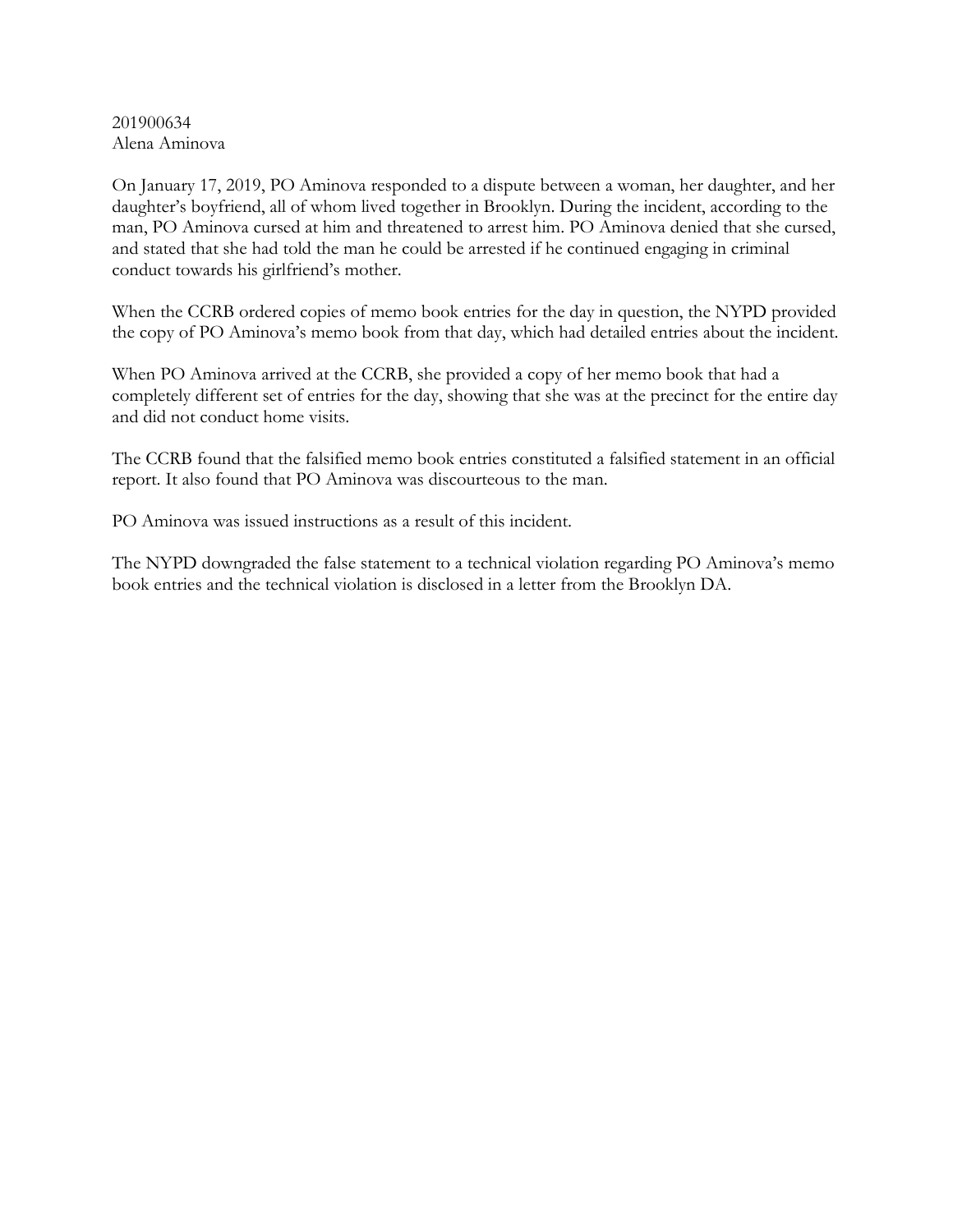# **CCRB INVESTIGATIVE RECOMMENDATION**

| Investigator:                      |                   | Team:                                                                                                                   | <b>CCRB</b> Case #:              |  | $\Box$ Force                  | ⊠                | Discourt.                          | П | U.S.          |
|------------------------------------|-------------------|-------------------------------------------------------------------------------------------------------------------------|----------------------------------|--|-------------------------------|------------------|------------------------------------|---|---------------|
| Matthew Corwin                     |                   | Squad #10                                                                                                               | 201900634                        |  | $\overline{\mathbf{y}}$ Abuse | П                | O.L.                               |   | Injury        |
| Incident Date(s)                   |                   | <b>Location of Incident:</b>                                                                                            |                                  |  | Precinct:                     |                  | 18 Mo. SOL                         |   | <b>EO SOL</b> |
| Thursday, 01/17/2019 1:26 PM       |                   |                                                                                                                         |                                  |  | 60                            |                  | 7/17/2020                          |   | 3/3/2021      |
| Date/Time CV Reported              |                   | CV Reported At:                                                                                                         | How CV Reported:                 |  | Date/Time Received at CCRB    |                  |                                    |   |               |
| Mon, 01/21/2019 6:24 AM            |                   | <b>CCRB</b>                                                                                                             | <b>Call Processing</b><br>System |  | Mon, 01/21/2019 6:24 AM       |                  |                                    |   |               |
| Complainant/Victim                 | <b>Type</b>       | <b>Home Address</b>                                                                                                     |                                  |  |                               |                  |                                    |   |               |
|                                    |                   |                                                                                                                         |                                  |  |                               |                  |                                    |   |               |
|                                    |                   |                                                                                                                         |                                  |  |                               |                  |                                    |   |               |
| Witness(es)<br><b>Home Address</b> |                   |                                                                                                                         |                                  |  |                               |                  |                                    |   |               |
|                                    |                   |                                                                                                                         |                                  |  |                               |                  |                                    |   |               |
| Subject Officer(s)                 | <b>Shield</b>     | <b>TaxID</b>                                                                                                            | <b>Command</b>                   |  |                               |                  |                                    |   |               |
| 1. POF Alena Aminova               | 12222             |                                                                                                                         | <b>060 PCT</b>                   |  |                               |                  |                                    |   |               |
| <b>Witness Officer(s)</b>          | <b>Shield No</b>  | <b>Tax No</b>                                                                                                           | <b>Cmd Name</b>                  |  |                               |                  |                                    |   |               |
| 1. POM Jose Cea                    | 02173             |                                                                                                                         | 060 PCT                          |  |                               |                  |                                    |   |               |
| Officer(s)                         | <b>Allegation</b> |                                                                                                                         |                                  |  |                               |                  | <b>Investigator Recommendation</b> |   |               |
| A. POF Alena Aminova               | discourteously to | Discourtesy: Police Officer Alena Aminova spoke                                                                         |                                  |  | Α.                            | 5 87(2)(a)       |                                    |   |               |
| B. POF Alena Aminova               |                   | Abuse of Authority: Police Officer Alena Aminova<br>threatened to arrest                                                |                                  |  | B                             | 87(2)(0          |                                    |   |               |
| C. POF Alena Aminova               |                   | Abuse of Authority: Police Officer Alena Aminova<br>threatened to arrest                                                |                                  |  | C                             | 8712) (a         |                                    |   |               |
| D. POF Alena Aminova               | threatened        | Abuse of Authority: Police Officer Alena Aminova                                                                        | with legal action.               |  | $D$ .                         | \$ 87(2)         |                                    |   |               |
| E. POF Alena Aminova               |                   | Abuse of Authority: Police Officer Alena Aminova refused to E . $\frac{8}{9}$ 87(2)(9)<br>provide her name to           |                                  |  |                               |                  |                                    |   |               |
| F. POF Alena Aminova               | PG 203-08.        | Other: There is evidence suggesting Police Officer Alena<br>Aminova provided a false official statement in violation of |                                  |  |                               | $F.$ \$ 87(2)(0) |                                    |   |               |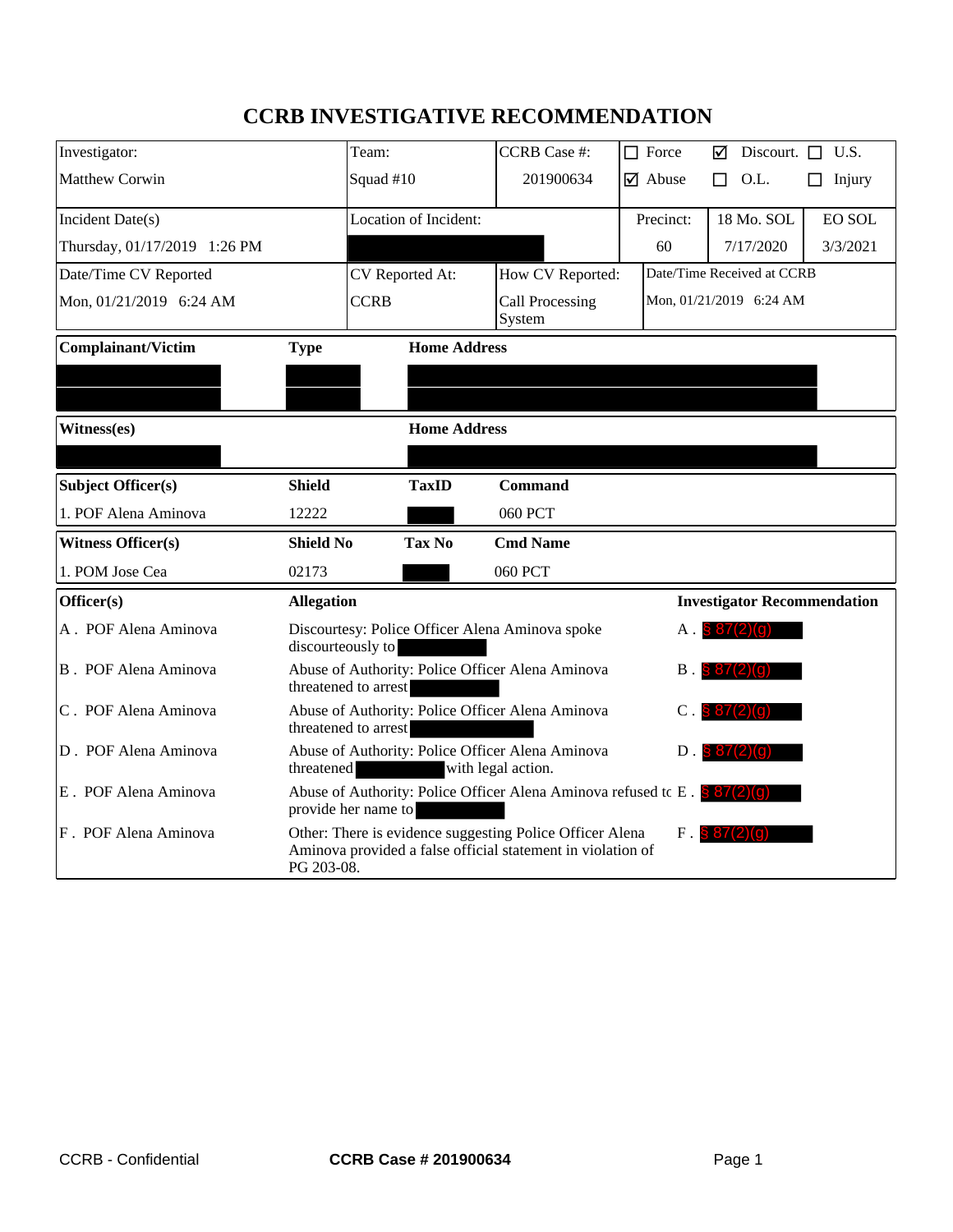## **Case Summary**

 $\blacksquare$  filed the following complaint with the CCRB. On January 21, 2019, § 87(2)(b)

At approximately 1:26 p.m. on January 17, 2019, **197(2)** his girlfriend and  $\frac{\sqrt{887(2)(b)}}{2}$  s mother,  $\frac{\sqrt{887(2)(b)}}{2}$  were at their residence at when Police Officer Alena Aminova and Police Officer Jose Cea, of the 60<sup>th</sup> Precinct, knocked on their door to perform a wellness check on Ana. and 887(2)(b) opened the door and let the officers inside. PO Aminova and PO Cea spoke with \$87(2)(b) in her bedroom and then PO Aminova spoke with \$87(2)(b) in the living room about his status as a tenant. During this conversation, PO Aminova allegedly told that she "did not give a damn about his health condition" (**Allegation A: Discourtesy:**   $Word: \S 87(2)(q)$  ). his girlfriend  $$87(2)(b)$ s mother.  $§ 87(2)(b)$ § 87(2)(b)

They continued to speak and PO Aminova allegedly told 887(2)(b) that he was not a legal tenant and that if he did not move out of the apartment by the following day, he and **\$87(2)(b)** would be arrested (**Allegation B** and **Allegation C: Abuse of Authority: Threat of Arrest:**   $\frac{\sqrt{887(2)}\cdot \sqrt{887(2)}}{887(2)}$  asked what he could go to jail for and PO1 said he could go to jail shows then allegedly told **strate** for stealing money from  $\sqrt{8\pi(2)}$  PO Aminova then allegedly told  $\sqrt{8\pi(2)}$  she would "get a restraining order on him" (**Allegation D: Abuse of Authority: Other: Example 3** asked her what she had against him and PO Aminova allegedly said, "You're a piece of shit. You're full of shit and you're a scumbag" (also **Allegation A**). § asked PO Aminova for her name and she allegedly covered her nameplate with her hand (**Allegation E: Abuse of Authority: Refusal to Provide Name:** ). The officers then left. No one was summonsed or arrested.  $\binom{8}{5}$  87(2)(b) **Example 2011** (**Solution** For the disk of the disk of the disk of the system of the system of the system of the and the system of the system of the system of the system of the system of the system of the system of the sy

Additionally, there was evidence to suggest that PO Aminova falsified memo book entries (**Allegation F: Other Misconduct: False Official Statement**). On August 23, 2019, the CCRB referred PO Aminova's false-official-statement allegation to IAB under CCRB case #201907485

The investigation did not obtain any video footage of the incident. As PO Aminova and PO Cea were performing a home visit and not investigating a crime, they were not required to activate their body worn cameras per the NYPD patrol guide.

#### **Findings and Recommendations**

**Allegation A: Discourtesy: Police Officer Alena Aminova spoke discourteously to**  § 87(2)(b)

## **Allegation E: Abuse of Authority: Police Officer Alena Aminova refused to provide her name to**  § 87(2)(b)

provided a phone statement on January 30, 2019 (**Board Review 01**), an in-person statement on February 05, 2019 (**Board Review 02**), and another phone statement on February 19, 2019 (**Board Review 03**). provided an in-person statement at the CCRB on February 05, 2019 (**Board Review 04**). PO Aminova provided a statement at the CCRB on August 33, 2019 (**Board Review 05**) and PO Cea provided a statement on August 28, 2019 (**Board Review 06**). 2019 (**Board Review 03**). 887(2)(b)

In his in-person statement,  $887(2)$ (b) said while speaking in the living room with PO Aminova, she told him that she "did not give a damn about his health condition," and said, "You're a piece of shit. You're full of shit and you're a scumbag." In both of his phone statements, but not his CCRB interview, he said that before the officers left, he asked PO Aminova for her name because he was going to speak with her supervisor. PO Aminova told him she did not need to provide her name to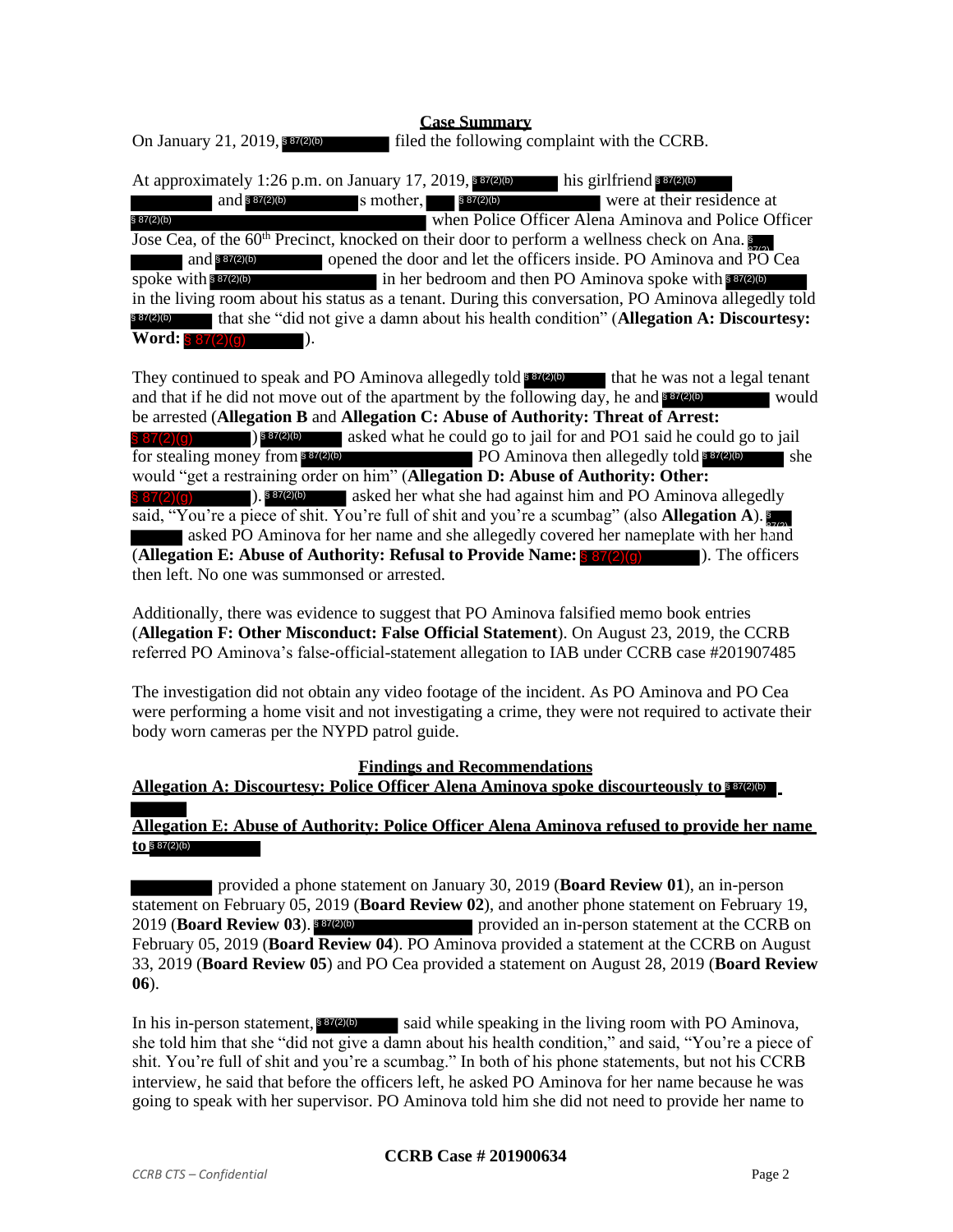him and she covered her nameplate with her hand.

\$87(2)(b) stated that while \$87(2)(b) and PO Aminova were speaking in the living room, she was inside her bedroom, but could hear parts of the conversation. She heard PO Aminova call § 87(2)(b) " "good for nothing," however, she did not allege that PO Aminova used any profanity or refused to provide her name to him. § 87(2)(b)

s mother, Ana, was reached by phone, however she did not want to participate in the investigation. § 87(2)(b)

PO Aminova acknowledged speaking to 887(2)(b) in the living room, but denied saying "I don't give a damn about your condition," or telling 887(2)(b) that he was "good for nothing." She also denied calling \$87(2)(b) a "piece of shit," "full of shit," or a "scumbag," and denied using any profanity throughout the incident. When 887(2)(b) asked what her name was she wrote down her shield number and name on a piece of paper and gave it to him prior to leaving the apartment. She denied refusing to provide her name or covering her nameplate with her hand.

PO Cea said that he was in a separate room from PO Aminova,  $\frac{87}{20}$  and  $\frac{87}{20}$ a large portion of the incident, but he did not hear PO Aminova say, "I don't give a damn about your condition" to \$87(2)(b) He did not recall hearing PO Aminova tell \$87(2)(b) "You're a piece of shit, you're full of shit, and you're a scumbag" or call him "good for nothing." He did not hear anyone use profanity during the incident. He also did not hear anyone ask PO Aminova for her name. and § 87(2)(b)

§ 87(2)(g)

# **Allegation B: Abuse of Authority: Police Officer Alena Aminova threatened to arrest <b>\$57(2)(b)**

**Allegation C: Abuse of Authority: Police Officer Alena Aminova threatened to arrest**  § 87(2)(b)

**Allegation D: Abuse of Authority: Police Officer Alena Aminova threatened <b>887(2)(b) with legal action.**

said that while speaking to PO Aminova in the living room, she told him that told her that  $\frac{867(2)}{6}$  and  $\frac{87(2)}{6}$  and  $\frac{87(2)}{6}$  had been stealing money. After denied this, PO Aminova put her hand up with her thumb and forefinger about an inch apart from each other and said "You're this far away from going to jail. You need to be out of here by tomorrow. I'm coming here at 11:00 a.m. and if you're here, I'm taking you and your girlfriend to jail."<sup>837(2)</sup><sup>b</sup> asked her what he could go to jail for and PO Aminova said he could go to jail for stealing money from \$37(2)(b) She also told him that if he was not out of the apartment by 11:00 a.m. the following day, she would obtain an order of protection against him. § 87(2)(b)  $$87(2)(b)$ 

§ 87(2)(b) said that from her bedroom, she heard PO Aminova tell § 87(2)(b) that he needed to move out of the apartment by the following day or he would be arrested.  $\frac{887(2)6}{100}$  did not allege PO Aminova threatened to arrest her or issue an order of protection. As noted above, she was in a separate room from  $\frac{887(2)}{6}$  and PO Aminova for much of the incident and could not hear the entire conversation clearly.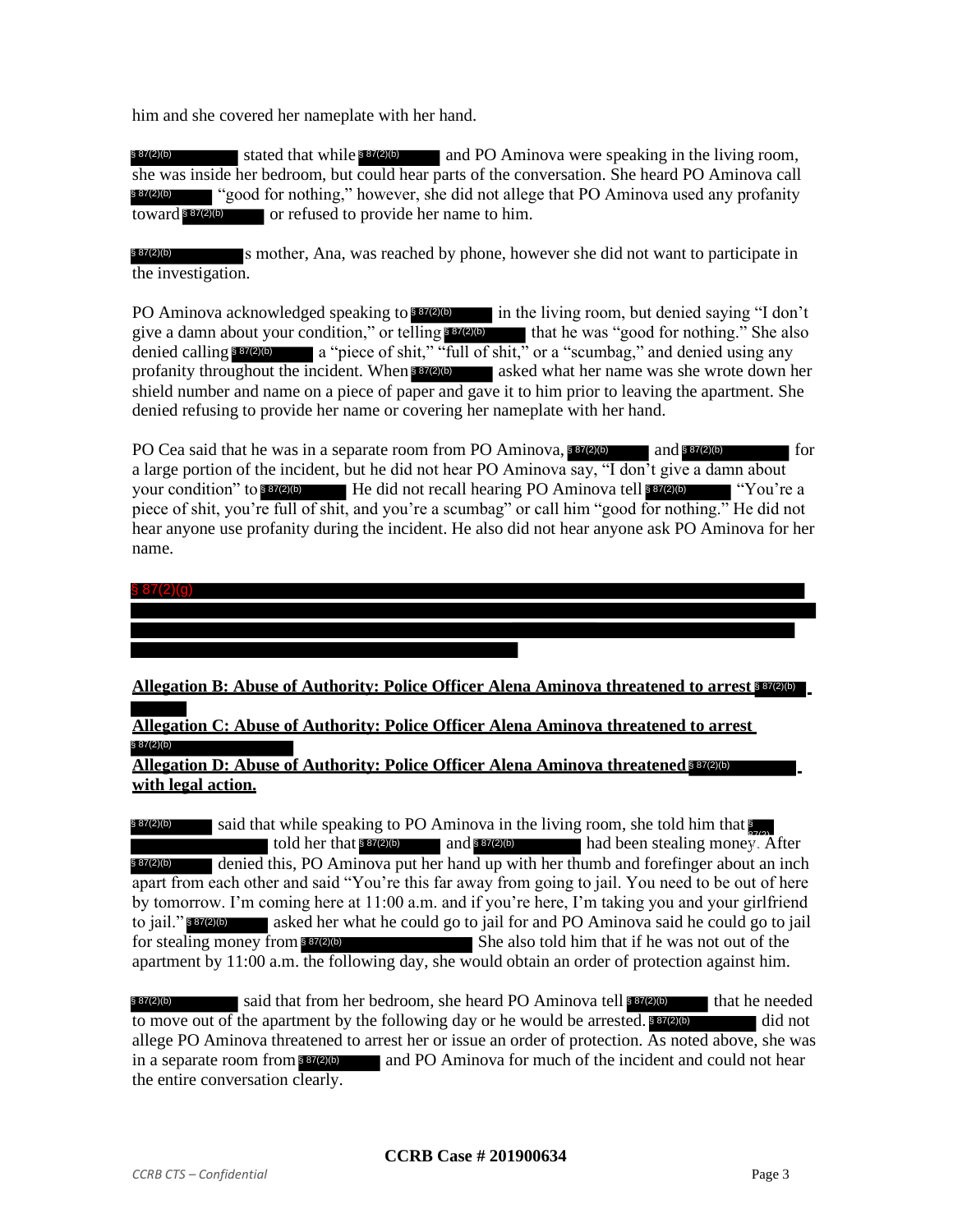| PO Aminova said that PO Cea spoke to \$87(2)(b)                                                     |                           | in Spanish and then told PO                  |              |
|-----------------------------------------------------------------------------------------------------|---------------------------|----------------------------------------------|--------------|
| Aminova that \$87(2)(b)                                                                             | reported that $$87(2)(b)$ | threatened her with a hammer.                |              |
| When PO Aminova asked 887(2)(b)                                                                     |                           | through PO Cea, if she wanted them to arrest |              |
| $$87(2)(b)$ for menacing, $$87(2)(b)$                                                               |                           | told the officers that $$87(2)(b)$           | was only     |
| hanging up a curtain and she repeatedly said that she did not want \$87(2)(b)                       |                           | arrested. PO                                 |              |
| Aminova could not arrest \$87(2)(b) because \$87(2)(b)                                              |                           | did not want to cooperate                    |              |
| with filing a criminal report. Although \$87(2)(b) and \$87(2)(b)                                   |                           | were living                                  |              |
| together, the situation would not be considered a domestic violence situation because they were not |                           |                                              |              |
| connected through marriage. As a result, \$57(2) would be considered a stranger, so it was not      |                           |                                              |              |
| a situation where she was required to arrest 887(2)(b)                                              |                           |                                              | then told PO |
| Aminova through PO Cea that she had no money for laundry because \$87(2)(b)                         |                           | and $\frac{8}{270}$                          |              |
| took her money. PO Aminova explained that because \$87(2)(b)                                        |                           |                                              | did not      |
| want to bring charges against $8\frac{87(2)(b)}{20}$ or $8\frac{87(2)(b)}{20}$                      |                           | there was not much she could do.             |              |

When asked by the investigation if she had probable cause that a crime had been committed, PO Aminova said that she needed the cooperation of  $\frac{887(2)}{6}$ intended to steal from her. to prove that  $§ 87(2)(b)$ § 87(2)(b)

s cooperation to file criminal charges against § 87(2)(b) she told him that he "can't commit these crimes." **\$ 87(2)(b)** asked PO Aminova why she was saying he was committing crimes and asked what proof she had. PO Aminova replied, "You might get caught. One of these times, they're gonna slip, and we're gonna have to arrest you. We might get the proof that we need. We might get one of them to cooperate." 887(2)(b) again denied doing anything wrong. PO Aminova explained to the investigation that she told **\$7720** if he committed a crime, he would be arrested. She elaborated that the initial accusation made by § 87(2)(b) was a crime and an arrestable offense before § 87(2)(b) changed her mind. PO Aminova also told **\$37(2)(b)** that if he was arrested in the home, there would be an order of protection that would prevent him from being allowed to reenter the home. PO Aminova denied telling  $\frac{887(2)(b)}{20}$  or  $\frac{887(2)(b)}{20}$  that they would be arrested if they did not move out of the apartment by the following day. As PO Aminova did not have \$87(2)(b)

PO Cea's statement was generally consistent with PO Aminova except he did not recall hearing PO Aminova make any threats of arrest against  $8\frac{87(2)(b)}{2}$  or  $8\frac{87(2)(b)}{2}$  or tell  $8\frac{87(2)(b)}{2}$  she would obtain an order of protection for 887(2)(b) and against him. He also did not remember observing or being informed of any behavior that  $8\frac{87(2)}{6}$  or  $8\frac{87(2)}{6}$  could be arrested for.

According to PO Aminova, she merely told **807(2)(b)** that if he committed a crime and **§** or  $\frac{1}{887(2)(b)}$  is reported it, he would be arrested and explained that if he were arrested in the home, that could lead to the court issuing an order of protection against him. She denied ever threatening to arrest 872% According to 872% on the other hand, PO Aminova told him he could be arrested for stealing and that if he did not move out of the apartment, she would arrest him and obtain an order of protection against him and also threatened to arrest § 87(2)(b) According to \$87(2)(b) § 87(2)(g)

.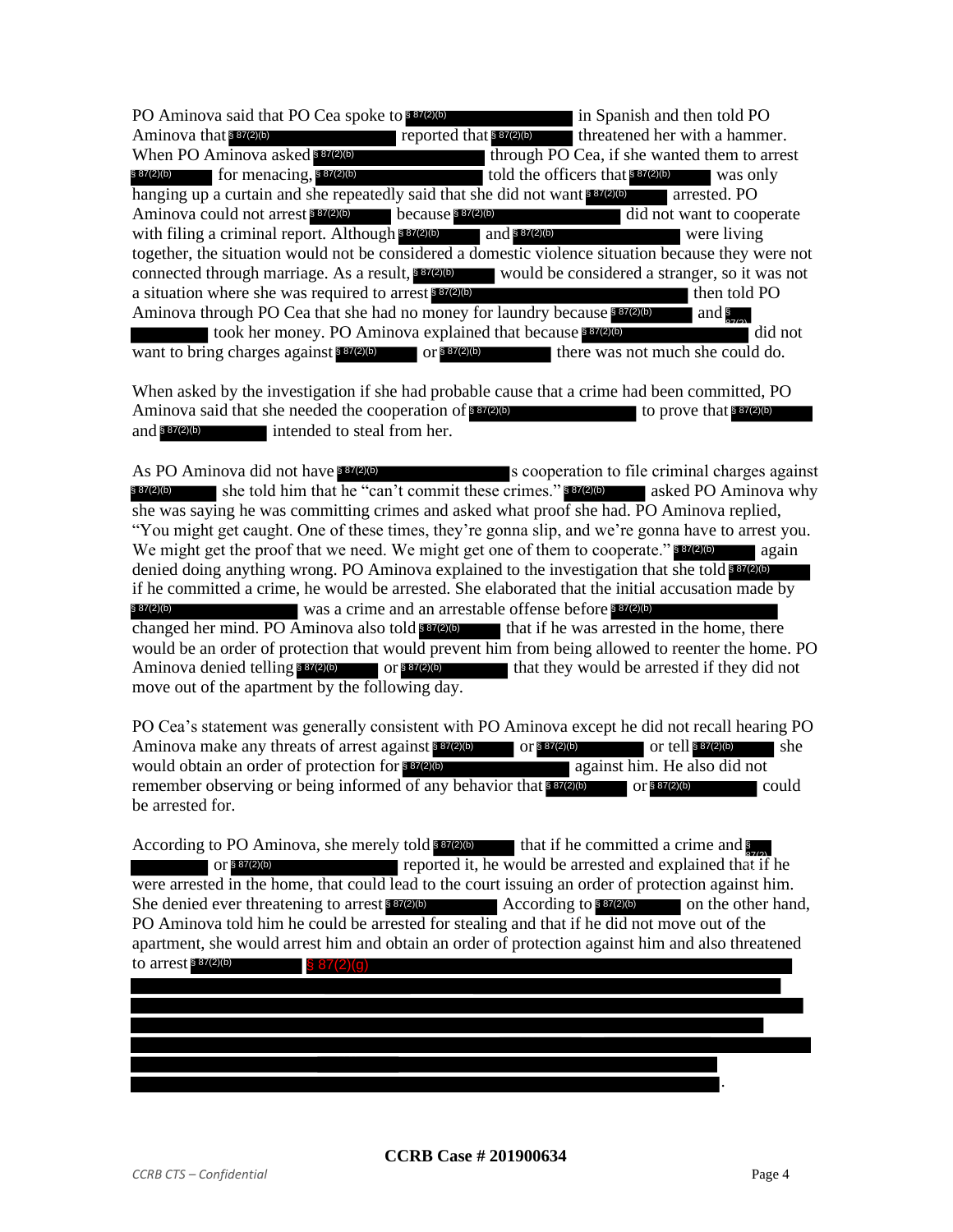## **Allegation F: Other Misconduct: There is evidence suggesting Police Officer Alena Aminova provided a false official statement in violation of PG 203-08.**

On January 31, 2019, the investigation requested a copy of PO Aminova's memo book entries for January 17, 2019 from IAB. This request was fulfilled by IAB and the CCRB received the copy on March 07, 2019 (**Board Review 07**). In this copy of her memo book, PO Aminova made entries recording multiple home visits, including this incident.

On August 22, 2019, PO Aminova appeared at the CCRB to be interviewed. As is standard procedure, she brought her memo book with her and provided an additional copy of the entries made for the incident date before her interview (**Board Review 08**). The entries made for the incident date in this copy were on a different part of the page of her memo book and contained far less information than the entries provided in the IAB request. These entries place PO Aminova at the  $60<sup>th</sup>$  Precinct stationhouse during the incident and only show that she was assigned to administrative duties. She did not make entries for any home visits, including this incident.

In her interview at the CCRB, the investigation asked PO Aminova to explain why the memo book copy the CCRB initially obtained was different than the one she brought with her to the interview. PO Aminova was unable to explain why the two copies were different.

NYPD Patrol Guide Procedure 203-08 (**Board Review 09**) states that intentionally making a false official statement is prohibited and will be subject to disciplinary action, up to and including dismissal from the department. An example of a situation where a false official statement may arise includes, but is not limited to, lying in an official department document or report.



- 201901669 involved allegations of discourtesy, refusal to process civilian complaint, and threat of force. To date, this case is still open.
- PO Aminova has been a member-of-service for eleven years and has been a subject in eight CCRB complaints and 21 allegations, of which four were substantiated.
	- o 201509727 involved substantiated allegations of Abuse-other, search, stop, and threat of arrest. The board recommended formalized training and the NYPD imposed formalized training.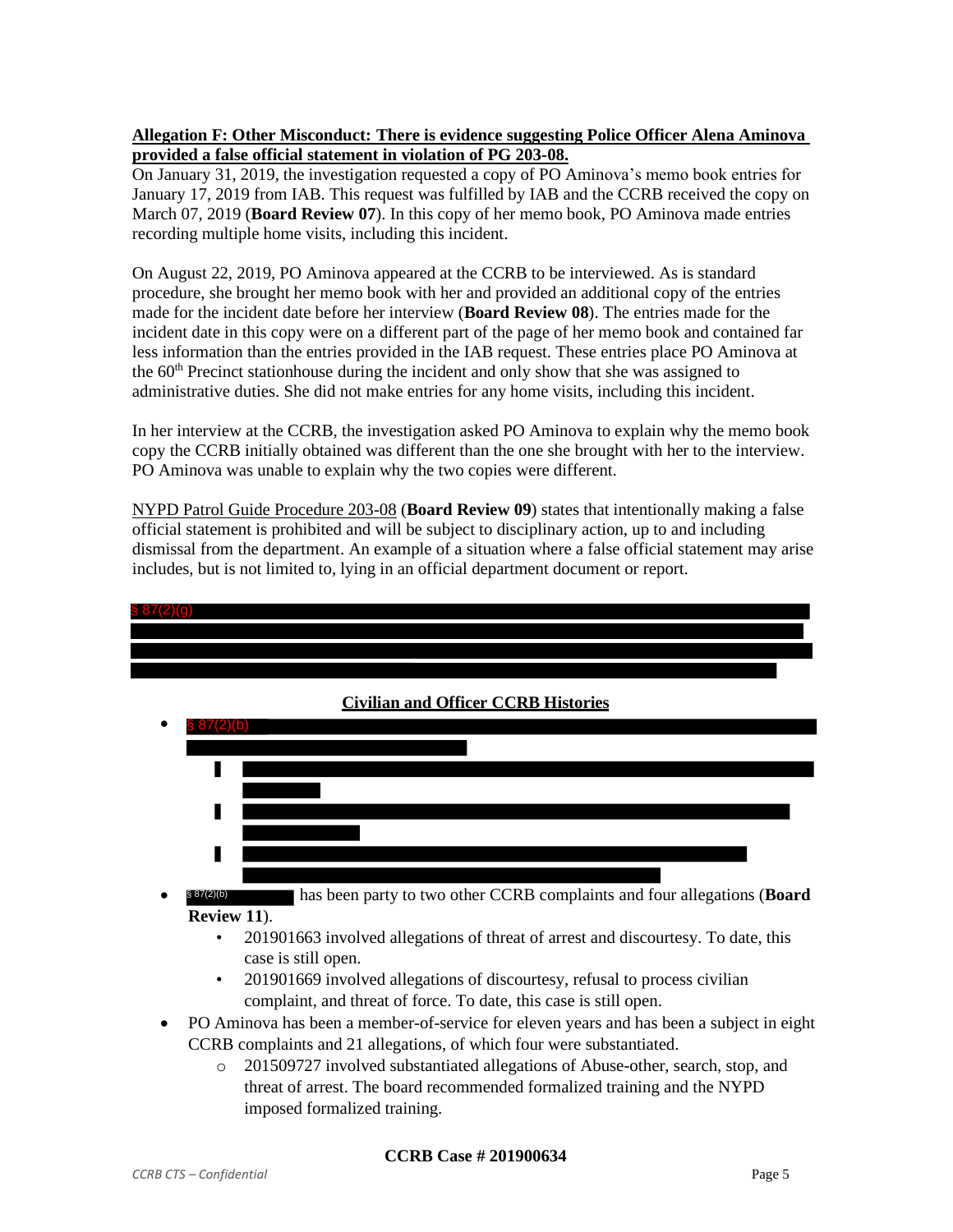o PO Aminova's CCRB history does not reflect any patterns pertinent to the investigation.

- $$87(2)(b)$  and  $$87(2)(b)$  declined to mediate this complaint.
- A request for any Notice of Claim regarding this incident has been submitted to the New York City Comptroller's Office, and the results will be added to the case file upon receipt.
- § 87(2)(b)
- According to the Office of Court Administration (OCA), **887(2)(b)** has no history of convictions in New York City (**Board Review 13**).

| Squad No.:    | 10        |                    |      |
|---------------|-----------|--------------------|------|
| Investigator: | Signature | Print Title & Name | Date |
| Squad Leader: | Signature | Print Title & Name | Date |
| Reviewer:     | Signature | Print Title & Name | Date |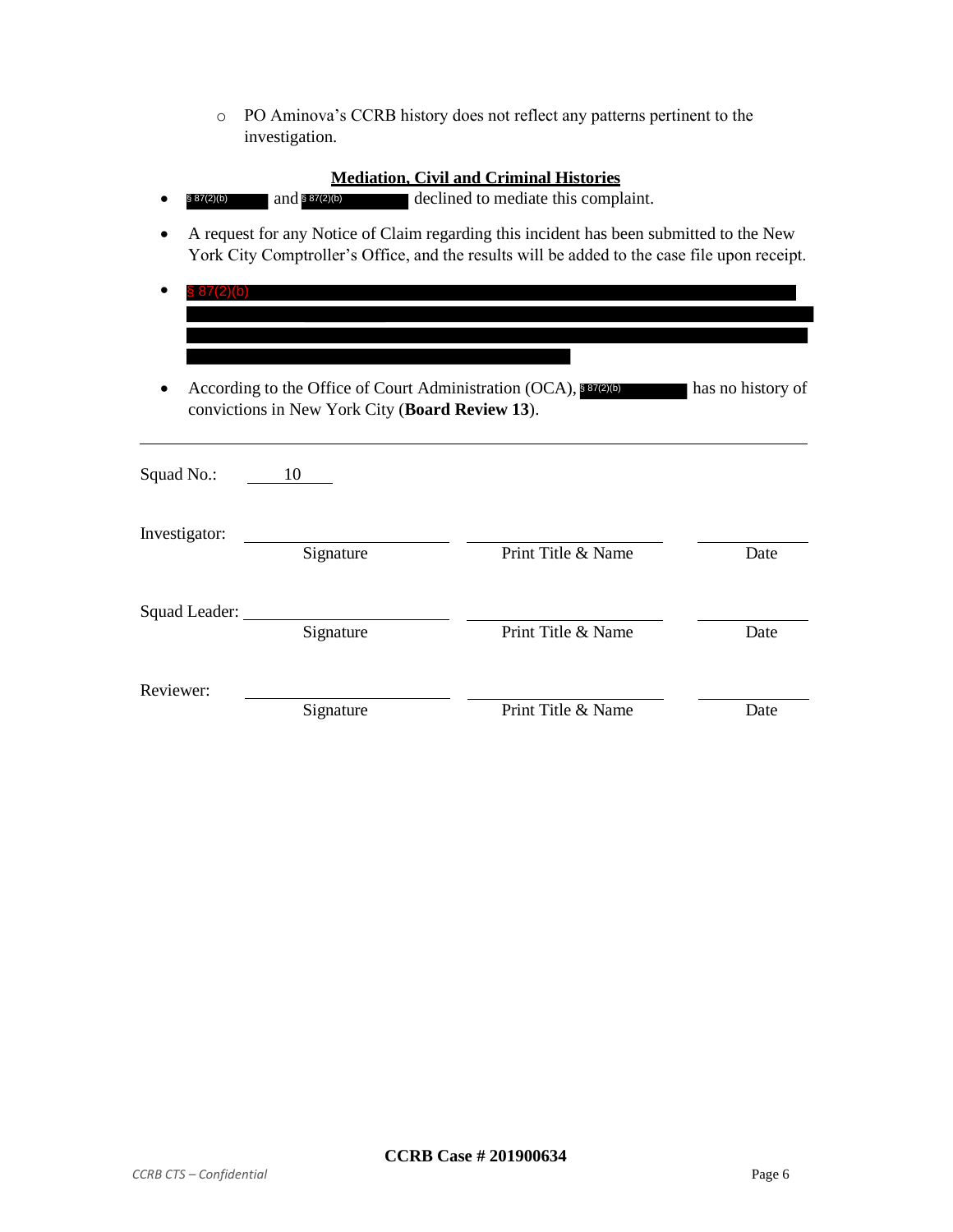

DISTRICT ATTORNEY **KINGS COUNTY**<br>350 JAY STREET  $\begin{array}{c} \text{RINR} \left( \text{C} \right) \left( \text{C} \right) \left( \text{C} \right) \left( \text{C} \right) \left( \text{C} \right) \left( \text{C} \right) \left( \text{C} \right) \left( \text{C} \right) \left( \text{C} \right) \left( \text{C} \right) \left( \text{C} \right) \left( \text{C} \right) \left( \text{C} \right) \left( \text{C} \right) \left( \text{C} \right) \left( \text{C} \right) \left( \text{C} \right) \left( \text{C} \right) \left( \text{C}$ WWW.BROOKLYNDA.ORG

Eric Gonzalez [INSERT NAME]<br>
Eric Gonzalez [INSERT NAME]

## (INSERT DATE]

(INSERT O/C INFO]

Re: [INSERT CASE NAME] Kings County Dkt./Ind. No. [#########]

In connection with the above-named case, the People voluntarily provide the following information regarding:

## MOS NAME: ALENA AMINOVA

#### **MOS TAX:**

in satisfaction (to the extent applicable) of their constitutional, statutory, andethical obligations. Further, the People reserve the right to move in limine to preclude reference to this information, or otherwise to object to its use and/or introduction into evidence.

#### Disclosure #1:

'THE PEOPLE ARE AWARE OF THE FOLLOWING FEDERAL CIVIL RIGHTS ACTION(S) AND/OR STATE TORT CIVIL LAWSUIT(S) IN WHICH THE INDICATED OFFICER HAS BEEN NAMED AS AN INDIVIDUAL DEFENDANT. NOTE, THE DISPOSITION INFORMATION MAY NOT BE CURRENT:

1. MARY M. TARDIF V. CITY OF NEW YORK, ET AL, 13-CV-4056, FILED IN THE SOUTHERN DISTRICT OF NY

## Disclosure #2:

THE NYPD SUBSTANTIATED THE FOLLOWING ALLEGATION(S) AGAINST MOS AMINANOVA:

1. MOS AMINOVA, ON OR ABOUT AND BETWEEN JANUARY 31, 2019 AND MARCH 7, 2019, IMPROPERLY RECREATED ACTIVITY LOG ENTRIES PERTAINING TO A JANUARY 17, 2018 INCIDENT. ADDITIONALLY, SHE UTILZED AN ACTIVITY LOG NOT ASSIGNED TO HER AND THEN FAILED TO SAFEGUARD SAID ACTIVITY LOG RESULTING IN ITS LOSS.

ACTION TAKEN: FORFEITURE OF EIGHT (8) VACTION DAYS, COMMAND DISCIPUNE-8 CASE CLOSED ON 3/19/20

## Disclosure #3:

THE NYPD SUBSTANTIATED THE FOLLOWING ALLEGATION(S), DATED 08/26/2019, AGAINST MOS. AMINANOVA:

- 1." FAILTO SAFEGUARD DEPARTMENT EQUIPMENT ACTIVITY LOG
- 2. MEMOBOOK INCOMPLETE/IMPROPER
- 3. OTHER DEPARTMENT RULES/PROCEDURES VIOLATION
- 4. FAILTO NOTIFY SUPERVISOR

CASE CLOSED ON 05/12/2020